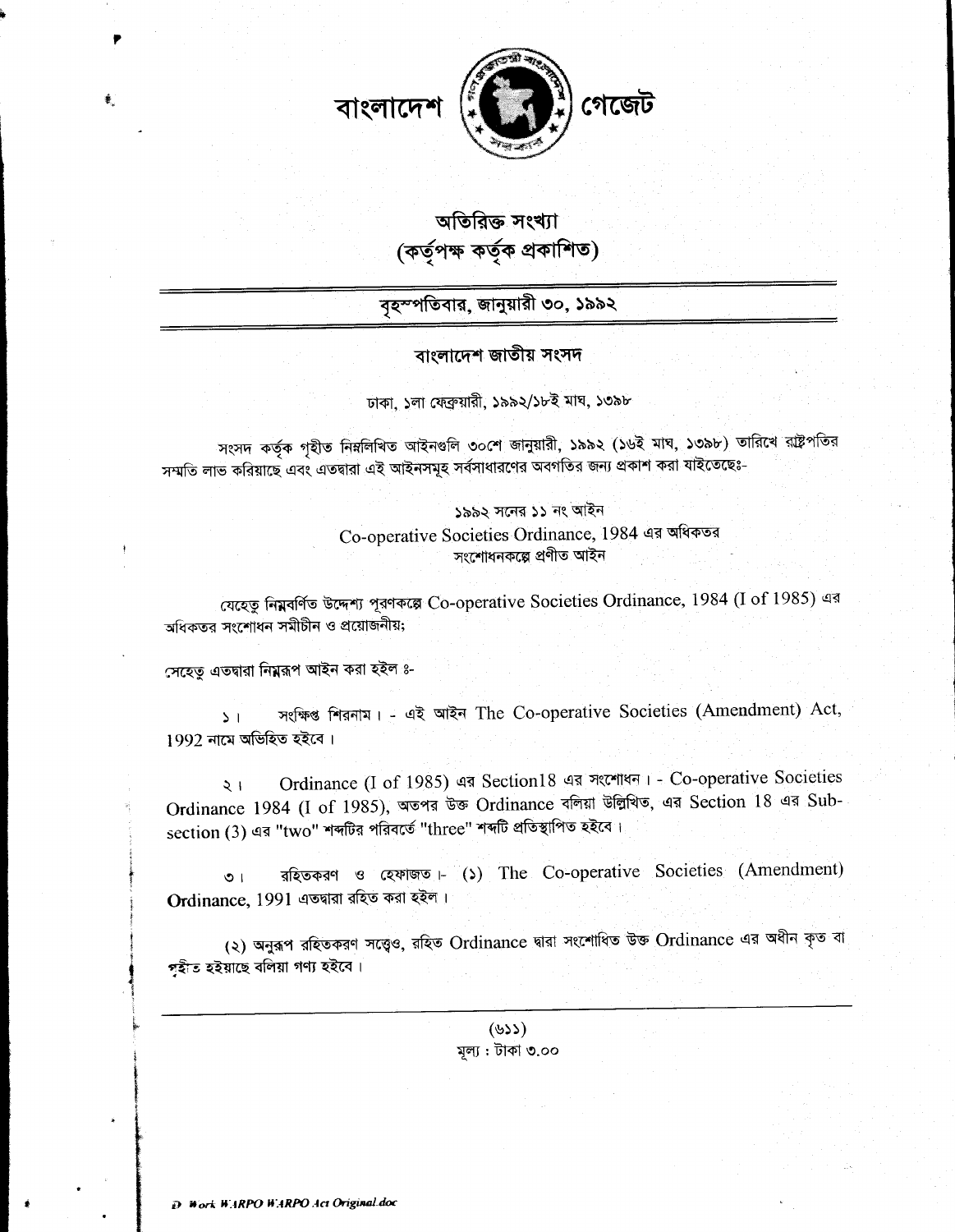## ১৯৯২ সনের ১২নং আইন

## পানি সম্পদ উন্নয়ন ও উহার সুষম ব্যবহার নিশ্চিত করার উদ্দেশ্যে প্রণীত আইন

যেহেতু পানি সম্পদ উন্নয়ন ও উহার সুষম ব্যবহার নিশ্চিত করার উদ্দেশ্যে বিধান করা সমীচীন ও প্রয়োজনীয়;

সেহেতু এতদারা নিম্নরূপ আইন করা হইলঃ-

## সংক্ষিপ্ত শিরোনামঃ- এই আইন পানি সম্পদ পরিকল্পনা আইন, ১৯৯২ নামে অভিহিত হইবে।  $\mathbf{5}$

সংজ্ঞা।-- বিষয় বা প্রসংগের পরিপন্থী কোন কিছু না থাকিলে, এই আইনে- $\lambda +$ 

> "কাৰ্য নিৰ্বাহী পরিষদ" অৰ্থ ধারা ৯ এর অধীন গঠিত কাৰ্য নিৰ্বাহী পরিষদ:  $(\vec{\Phi})$

- "পরিচালক" অর্থ সংস্থার পরিচালক: (খ)
- "প্ৰবিধান" অৰ্থ এই আইনের অধীন প্ৰণীত প্ৰবিধান;  $(5)$
- "বোর্ড" অর্থ ধারা ৬ এর অধীন গঠিত পরিচালনা বোর্ড:  $(\nabla)$
- "বিধি" অৰ্থ এই আইনের অধীন প্রণীত বিধি;  $(8)$
- "মহাপরিচালক" অর্থ সংস্থার মহাপরিচালক:  $(\mathfrak{d})$

 $1.31$ 

"সংস্থা" অৰ্থ এই আইনের অধীন প্রতিষ্ঠিত পানি সম্পদ পরিকল্পনা সংস্থা।  $(\overline{2})$ 

সংস্থা প্রতিষ্ঠা i-- (১) এই আইন বলবৎ হইবার পর, যতশীঘ্র সম্ভব সরকার, সরকারী গেজেটে প্রজ্ঞাপন দ্বারা, ৩৷ পানি সম্পদ পরিকল্পনা সংস্থা নামে একটি সংস্থা প্রতিষ্ঠা করিবে।

(২) সংস্থা একটি সংবিধিবদ্ধ প্রতিষ্ঠান হইবে এবং ইহার স্থায়ী ধারাবাহিকতা ও একটি সাধারণ সীলমোহর থাকিবে এবং ইহার স্থাবর ও অস্থাবর উভয় প্রকার সম্পত্তি অর্জন করার অধিকার রাখার ও হস্তান্তর করার ক্ষমতা থাকিবে এবং ইহার নামে ইহা মামলা দায়ের কারিতে পারিবে বা ইহার বিরুদ্ধে মামলা দায়ের করা যাইবে।

সংস্থার প্রধান কার্যালয়।-- সংস্থার প্রধান কার্যালয় ঢাকায় থাকিবে এবং ইহা প্রয়োজনবোধে যে কোন স্থানে  $8<sub>1</sub>$ শাখা কাৰ্যালয় স্থাপন কৰিতে পাৰিবে।

সাধারণ পরিচালনা।-- সংস্থার সাধারণ পরিচালনা ও প্রশাসন একটি পরিচালনা বোর্ডের উপর ন্যস্ত থাকিবে  $\ddot{c}$ এবং সংস্থা যে সকল ক্ষমতা প্রয়োগ ও কার্য সম্পাদন করিতে পারিবে পরিচালনা বোর্ড সেই সকল ক্ষমতা প্রয়োগ ও কার্য সম্পাদন করিবে।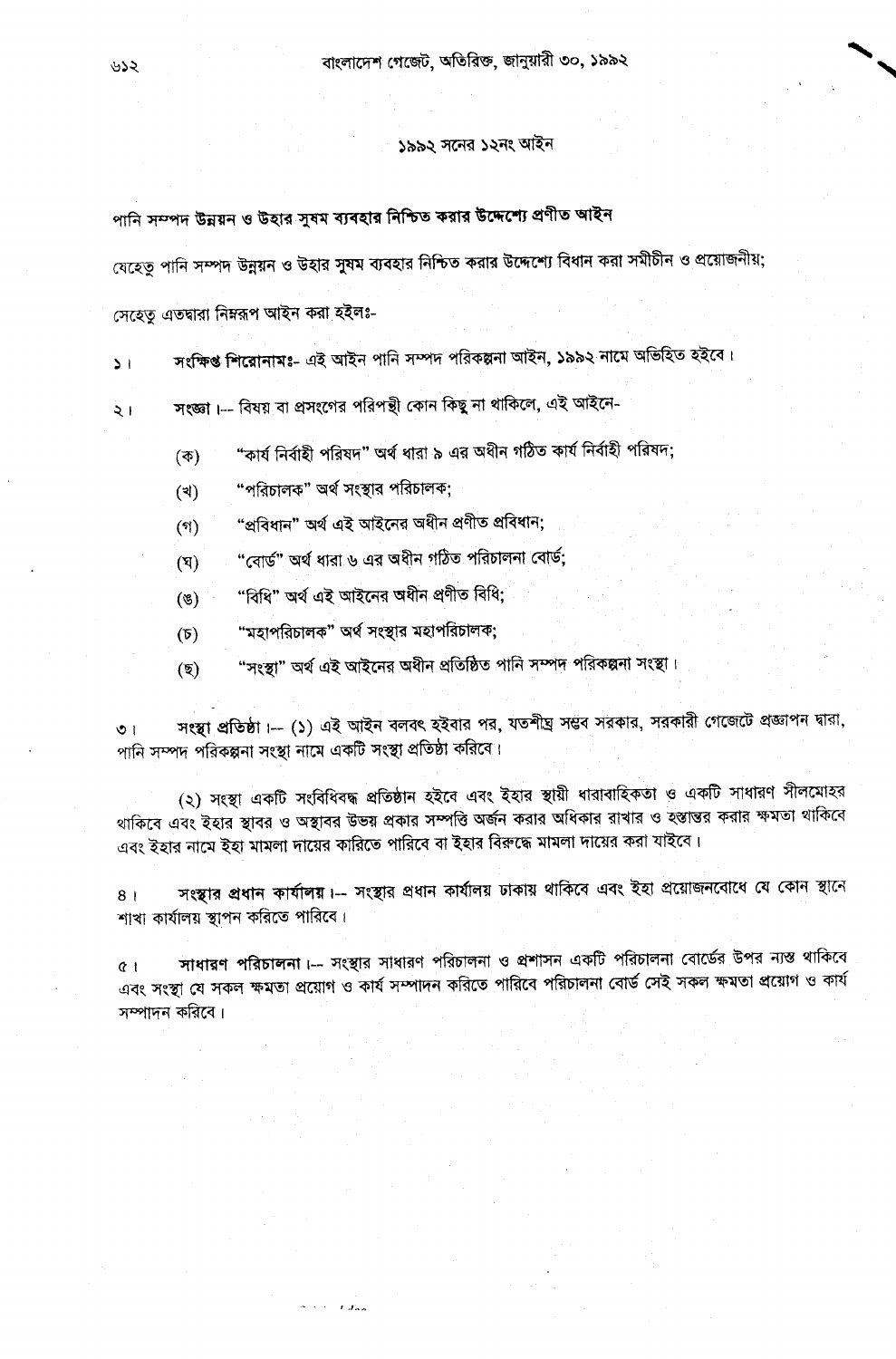পরিচালনা বোর্ডের গঠন।-- নিম্ন বর্ণিত সদস্য সমন্বয়ে পরিচালনা বোর্ড গঠিত হইবে, যথাঃ-৬।

- সেচ, পানি উন্নয়ন ও বন্যা নিয়ন্ত্রণ মন্ত্রণালয় বা বিভাগের দায়িত্বে নিয়োজিত মন্ত্রী, যিনি উহার  $(\overline{\Phi})$ চেয়ারম্যানও হইবেন:
- পরিকল্পনা কমিশনের সংশ্লিষ্ট সদস্য, যিনি উহার ভাইস-চেয়ারম্যানও হইবে: (খ)
- সেচ, পানি উন্নয়ন ও বন্যা নিয়ন্ত্রণ মন্ত্রণালয় বা বিভাগের সচিব;  $($ গ)
- কষি মন্ত্রণালয় বা বিভাগের সচিব;  $(\nabla)$
- স্তানীয় সরকার মন্ত্রণালয় বা বিভাগের সচিব;  $(3)$
- সডক ও সডক পরিবহন মন্ত্রণালয় বা বিভাগের সচিব;  $(\mathfrak{d})$
- পরিকল্পনা মন্ত্রণালয় বা বিভাগের সচিব;  $(\overline{R})$
- বন ও পরিবেশ মন্ত্রণালয় বা বিভাগের সচিব:  $($ জ)
- নৌ-পরিবহন মন্ত্রণালয় বা বিভাগের সচিব:  $(4)$
- মহাপরিচালক, যিনি উহার সচিবও হইবেন।  $(\mathfrak{B})$

সংস্থার কার্যাবলী।-- সংস্থার কার্যাবলী হইবে নিম্নরূপ, যথাঃ- $91$ 

- পানি সম্পদ উন্নয়নকল্পে পরিবেশগতভাবে ভারসাম্যপূর্ণ পানি সম্পদ মহাপরিকল্পনা প্রণয়ন করা;  $(\vec{\Phi})$
- পানি সম্পদের বিজ্ঞানভিত্তিক ব্যবহার ও সংরক্ষণ সম্পর্কিত জাতীয় কৌশল ও নীতি নির্ধারণ করা;  $(3)$
- পানি সম্পদ উন্নয়ন, ব্যবহার ও সংরক্ষণের সংশ্লিষ্ট অন্যান্য সংস্থাকে পরামর্শ প্রদান করা;  $($ গ)
- পানি সম্পদ উন্নয়ন, ব্যবহার ও সংরক্ষণে নিয়োজিত যে কোন প্রতিষ্ঠানের সমীক্ষা পরিচালনায়  $(\nabla)$ সহযোগিতা প্রদান এবং প্রয়োজনে তৎসংক্রান্ত যে কোন বিষয়ে বিশেষ সমীক্ষা পরিচালনা করা;
- পানি সম্পদ উনুয়ন, ব্যবহার ও সংরক্ষণে নিয়োজিত কোন প্রতিষ্ঠান কর্তৃক গৃহীত ব্যবস্থা হইতে উদ্ভূত  $(3)$ বিষয়ের মূল্যায়ণ ও পর্যালোচনা করা এবং উক্ত বিষয়ে পরামর্শ প্রদান করা;
- পানি সম্পদ ব্যবহার সংক্রান্ত শিক্ষা, প্রশিক্ষণ ও পেশাগত মান উন্নীত করা:  $(\mathfrak{v})$
- পানি সম্পদ ব্যবহার সম্পর্কিত তথ্য সংগ্রহ ও পর্যালোচনা করা এবং উহাদের প্রচারের ব্যবস্থা করা:  $(\overline{\mathbf{z}})$
- পানি সম্পদ বিষয়ক জাতীয় এবং সরকারের পূর্বানোমদনক্রমে আন্তর্জাতিক সেমিনার, সম্মেলন ও (জ) কর্মশালার আয়োজন ও পরিচালনা করা;
- সরকার কর্তৃক প্রদত্ত পানি সম্পদ বিষয়ক অন্যান্য দায়িত্ব পালন করা। (ঝ)

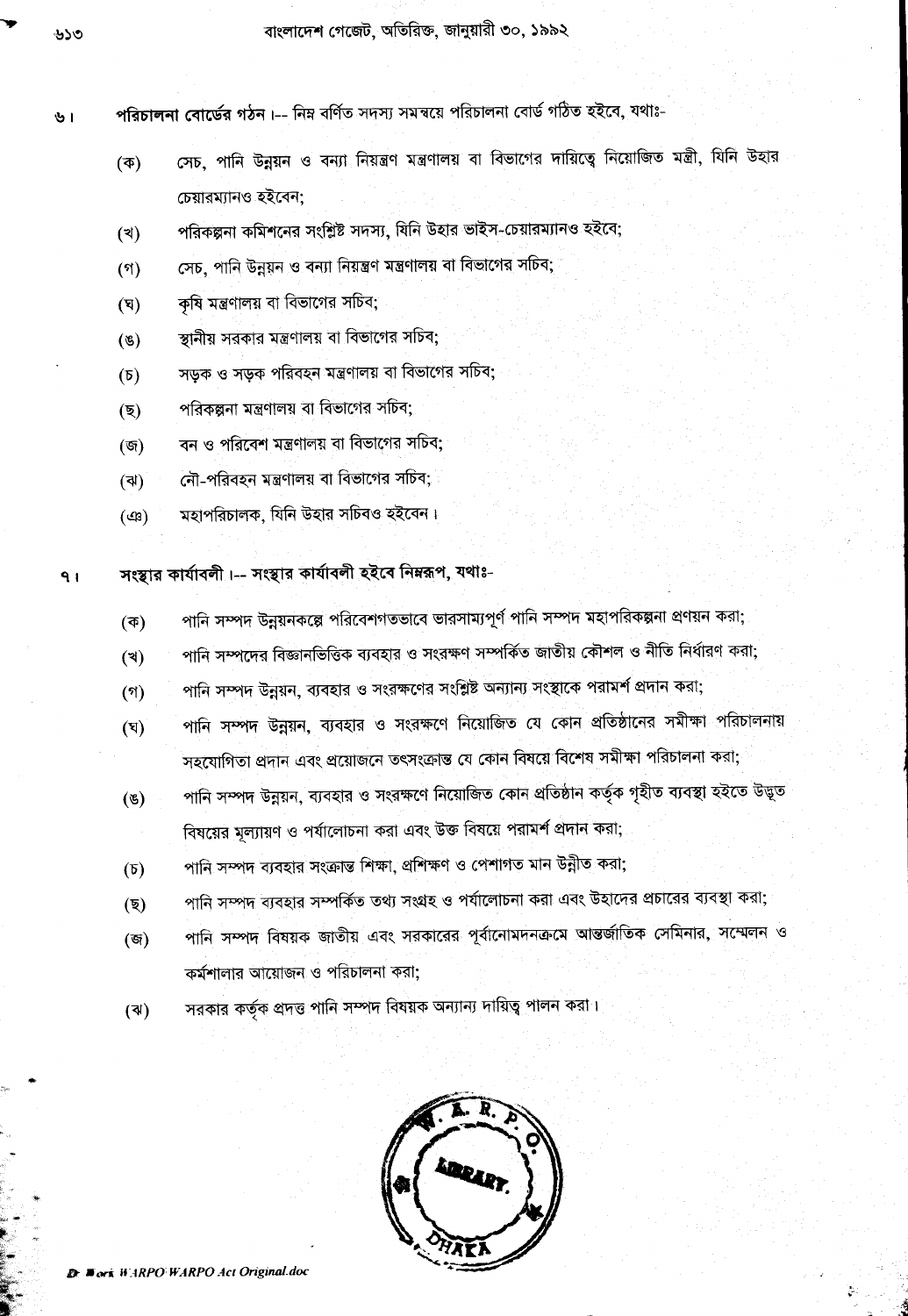মহাপরিচালক ও পরিচালক।-- (১) সংস্থার একজন মহাপরিচালক ও অনুন্য দুইজন পরিচালক  $\mathbf{r}$ থাকিবে।

(২) মহাপরিচালক ও পরিচালকগণ সরকার কর্তৃক নিযুক্ত হইবেন এবং তাহাদের চাকুরীর শর্তাবলী সরকার কৰ্তক নিৰ্ধারিত হইবে।

(৩) মহাপরিচালকের পদ শূণ্য হইলে কিংবা অনুপষ্থিতি, অসুস্থতা বা অন্য কোন কারণে তিনি তাহার দায়িত্ব পালনে অসমর্থ হইলে, শূণ্য পদে নবনিযুক্ত মহাপরিচালক কার্যভার গ্রহণ না করা পর্যন্ত কিংবা মহাপরিচালক পুনরায় স্বীয দায়িত্ব পালনে সমর্থ না হওয়া পর্যন্ত সরকার কর্তৃক মনোনীত কোন ব্যক্তি মহাপরিচালকরূপে কার্য করিবেন।

(8) মহাপরিচালক সংস্থা প্রধান নির্বাহী হইবেন এবং তিনি সংস্থার প্রশাসন পরিচালনা করিবেন।

কার্য নির্বাহী পরিষদ।-- (১) সংস্থার একটি কার্য নির্বাহী পরিষদ থাকিবে, যাহা একজন চেয়ারম্যান ও  $\geq 1$ অনূন্য দুইজন সদস্য সমন্বয়ে গঠিত হইবে।

(২) মহাপরিচালক কার্য নির্বাহী পরিষদের চেয়ারম্যান এবং পরিচালক উহার সদস্য হইবেন।

(৩) কার্য নির্বাহী পরিষদ বোর্ডকে উহার কার্যাবলী সূচারুরূপে সম্পাদনের পরামর্শ ও সহায়তা প্রদান করিবে, বোর্ডের যাবতীয় সিদ্ধান্ত বাস্তবায়নের জন্য দায়ী থাকিবে এবং বোর্ড কর্তৃক অর্পিত সকল ক্ষমতা প্রয়োগ ও দায়িত্ব পালন করিবে।

সভা :-- (১) এই ধারার অন্যান্য বিধানাবলী সাপেক্ষে, বোর্ড উহার নিজের এবং কার্য নির্বাহী  $50 +$ পরিষদের সভার কার্য পদ্ধতি নির্ধারণ করিতে পারিবে।

(২) বোর্ডের সভা, উহার চেয়ারম্যানের সম্মতিক্রমে, উহার সচিব কর্তৃক আহুত হইবে এবং চেয়ারম্যান কর্তৃক নিৰ্ধাৱিত স্থান ও সময়ে অনুষ্ঠিত হইবে।

(৩) বোর্ডের সভায় সভাপতিত্ব করিবেন উহার চেয়ারম্যান এবং তাহার অনুপস্থিতিতে উহার ভাইস-চেয়ারম্যান এবং তাহাদের উভয়ের অনুপস্থিতিতে, সভায় উপস্থিত সদস্যগণ কর্তৃক তাহাদের মধ্য হইতে মনোনীত কোন সদস্য।

(৪) কার্য নির্বাহী পরিষদের সকল সভা কার্য নির্বাহী চেয়ারম্যান নির্দেশে আহুত এবং তৎকর্তুক নির্ধারিত স্থান ও সময়ে অনুষ্ঠিত হইবে।

(৫) কার্য নির্বাহী পরিষদের সভায় সভাপতিত্ব করিবেন কার্য নির্বাহী চেয়ারম্যান এবং তাহার অনুপস্থিতিতে তৎকর্তৃক নির্দেশিত উহার কোন সদস্য।

(৬) ওধুমাত্র কোন সদস্য পদে শূণ্যতা বা বোর্ড গঠনে ক্রটি থাকার কারণে বোর্ডের কোন কার্য বা কার্যধারা অবৈধ হইবে না এবং তৎসম্পর্কে কোন প্রশ্নও উত্থাপন করা যাইবে না।

কারিগরী কমিটি, ইত্যাদি। - (১) পানি সম্পদ উন্নয়নকল্পে মহাপরিকল্পনা প্রণয়ন এবং পানি সম্পদ  $331$ উন্নয়ন ও ব্যবহারের সহিত সংশ্লিষ্ট বিভিন্ন প্রতিষ্ঠানের পারস্পরিক সমস্যা নিরসনে সংস্থাকে পরামর্শ প্রদানের জন্য বোর্ড কারিগরী কমিটি নামে একটি কমিটি গঠন করিবে।

(২) কারিগরী কমিটি অনধিক পাঁচ সদস্য বিশিষ্ট হইবে, এবং উপ-ধারা (৩) এর বিধান সাপেক্ষে, উক্ত কমিটির সদস্যগণ সংস্থা কর্তৃক নিযুক্ত হইবেন।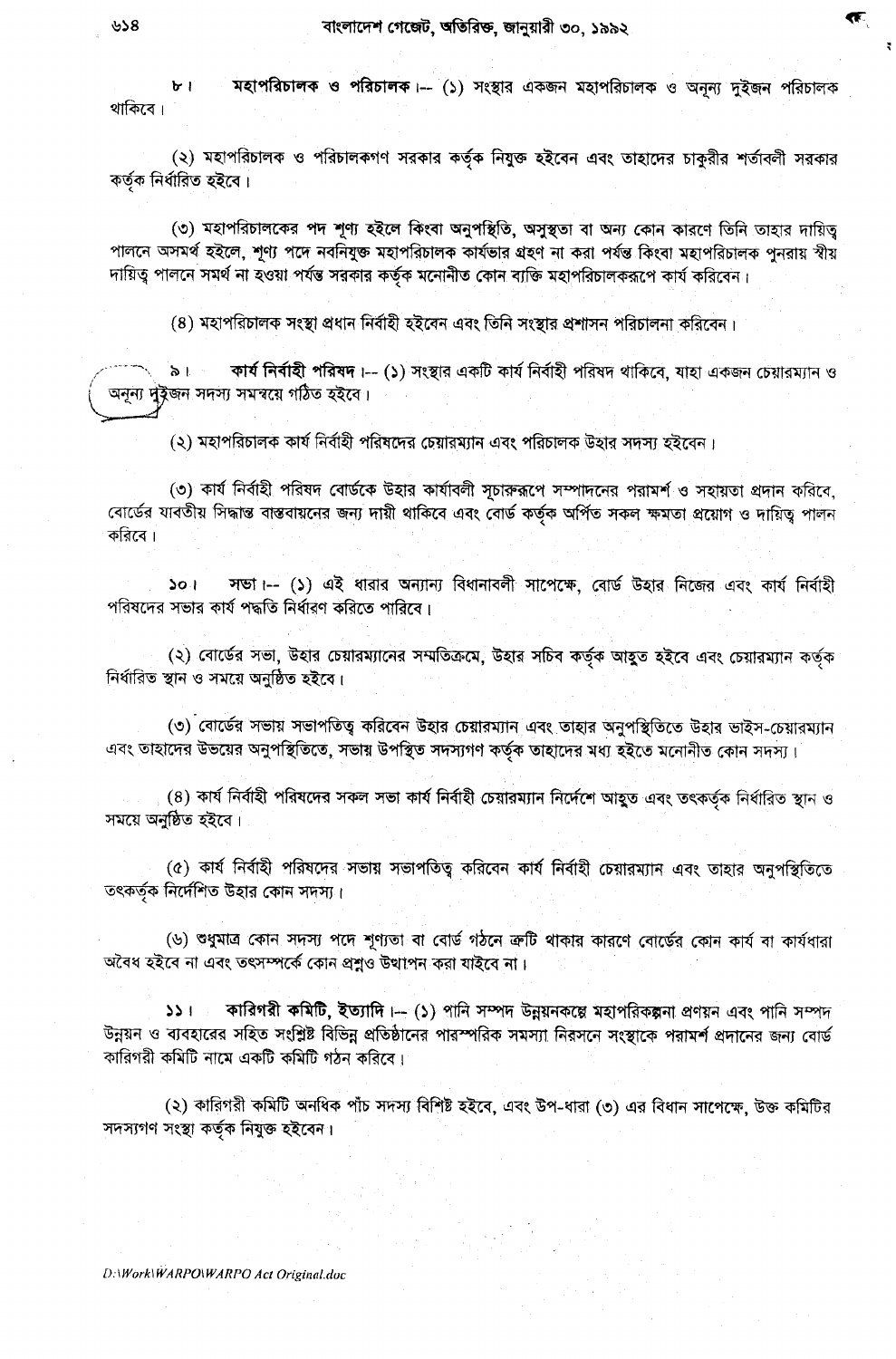(৩) বোর্ডের ভাইস-চেয়ারম্যান এবং সচিব যথাক্রমে উক্ত কমিটির চেয়ারম্যান ও সচিব হইবেন।

(৪) সংস্থা উহার দায়িত্ব পালনে সহায়তা দানের জন্য তৎকর্তৃক গৃহীত সিদ্ধান্ত অনুসারে অন্যান্য কমিটি গঠন কৱিতে পারিবে।

সংস্থা-তহবিল ।-- (১) সংস্থার একটি তহবিল থাকিবে এবং উহাতে সরকারের অনুদান, অন্য কোন  $152$ উৎস হইতে প্ৰাপ্ত দান ও অনুদান এবং সংস্থা কৰ্তৃক প্ৰাপ্ত অন্য যে কোন অৰ্থ জমা হইবে।

(২) এই তহবিল সংস্থার নামে তৎকর্তৃক অনুমোদিত কোন তফসিলী ব্যাংকে জমা রাখা হইবে এবং বিধি দ্বারা নিৰ্ধাৱিত পদ্ধতিতে তহবিল হইতে অৰ্থ উঠানো যাইবে।

(৩) এই তহবিল হইতে সংস্থার প্রয়োজনীয় ব্যয় নির্বাহ করা হইবে, তবে সংস্থা প্রবিধান দ্বারা নির্ধারিত পদ্ধতিতে এই তহবিলের কিছু অংশ সরকার কর্তৃক অনুমোদিত কোন খাতে বিনিয়োগ করিতে পারিবে।

বাজেট।-- সংস্থা প্রতি বৎসর সরকার কর্তৃক নির্দিষ্ট সময়ের মধ্যে উহার পরবর্তী অর্থ বৎসরের বার্ষিক  $10<sup>2</sup>$ বিবরণী সরকারের নিকট পেশ করিবে এবং উহাতে উক্ত অর্থ বৎসরে সরকারের নিকট হইতে সংস্থার কি পরিমাণ অর্থের প্রয়োজন উহার উল্লেখ থাকিবে।

হিসাব রক্ষণ ও নিরীক্ষা ।-- (১) সংস্থা যথাযথভাবে উহার হিসাব রক্ষণ করিবে এবং হিসাবের বার্ষিক  $38<sub>1</sub>$ বিবরণী প্রস্তুত করিবে।

(২) বাংলাদেশ মহা-হিসাব নিরীক্ষক ও নিয়ন্ত্রক, অতঃপর মহা-হিসাব নিরীক্ষক নামে অভিহিত, প্রতি বৎসর সংস্থা হিসাব নিরীক্ষা করিবেন এবং নিরীক্ষা রিপোর্টের একটি করিয়া অনুলিপি সরকার ও সংস্থার নিকট পেশ করিবেন।

(৩) উপ-ধারা (২) মোতাবেক হিসাব নিরীক্ষার উদ্দেশ্যে মহা-হিসাব নিরীক্ষক কিংবা তাহার নিকট হইতে এতদুদ্দেশ্যে ক্ষমতাপ্রাপ্ত কোন ব্যক্তি সংস্থার সকল রেকর্ড, দলিল-দস্তাবেজ, নগদ বা ব্যাংকে গচ্ছিত অর্থ, জামানত, তাতার এবং অন্যবিধ সম্পত্তি পরীক্ষা করিয়া দেখিতে পারিবেন এবং সংস্থার কোন সদস্য, মহাপরিচালক, পরিচালক বা সংস্থার অন্য যে কোন কর্মকর্তা বা কর্মচারীকে জিজ্ঞাসাবাদ করিতে পারিবেন।

সংস্থার কর্মকর্তা ও কর্মচারী।-- সংস্থার কার্যাবলী সুষ্ঠভাবে সম্পাদনের উদ্দেশ্যে সংস্থা প্রয়োজনীয়  $19$ সংব্যক কর্মকর্তা ও অন্যান্য কর্মচারী নিয়োগ করিতে পারিবে এবং তাহাদের চাকুরীর শর্তাবলী প্রবিধান দ্বারা নির্ধারিত হইবে।

নির্দেশ প্রদানে সরকারের ক্ষমতা i-- এই আইনের উদ্দেশ্যে পরণকল্পে সরকার সংস্থাকে যে কোন <del>নিৰ্দেশ</del> প্ৰদান কৱিতে পাৱিবে এবং সংস্থা উহা পালন কৱিতে বাধ্য থাকিবে।

প্রতিবেদন।-- (১) প্রতি বৎসর ৩০শে জুনের মধ্যে সংস্থা তৎকর্তৃক উহার পূর্ববর্তী বৎসরে সম্পাদিত 1 PC ক্সৰ্ব্ব্ব্ব্বীৰ খতিয়ান সম্বলিত একটি প্ৰতিবেদন সৱকারের নিকট পেশ করিবে।

(২) সরকার প্রয়োজনমত সংস্থার নিকট হইতে যে কোন সময় সংস্থার যে কোন বিষয়ের উপর প্রতিবেদন এবং <del>বিবর্</del>বী আহবান করিতে পারিবে এবং সংস্থা উহা সরকারের নিকট সরবরাহ করিতে বাধ্য থাকিবে।